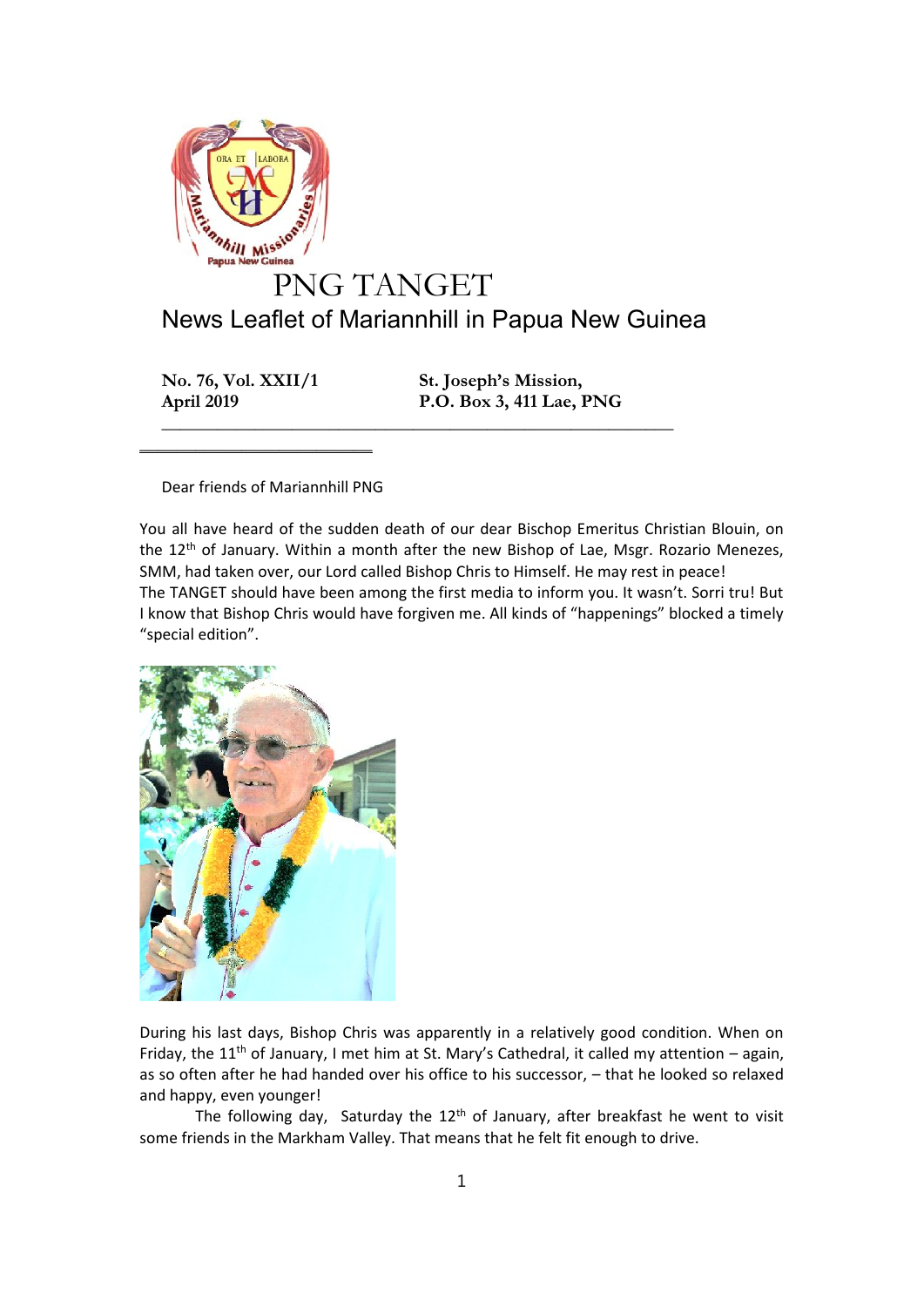When he arrived at his friends' home, he entered the house and collapsed. They took him immediately to the hospital, where he arrived still alive. There, however, he died soon after his arrival, at 9.45 am.

The medical certificate of death states that he died A SUDDEN DEATH related to an ISCHAEMIC HEART DISEASE. His heart had given up.

We, the Catholics of the Diocese of Lae were all very shocked.

Not even a month before, on the  $15<sup>th</sup>$  of December, he had handed over the episcopacy of Lae to the new Bishop. He was thinking of returning to Canada, his home-land, in April, remaining of course deeply united with his beloved people in PNG. But he, and all of us, were in for a surprise. God allowed him to remain closer to his people than he had imagined. Everytime we celebrate Mass in our chapel at St. Joseph, afterwards people visit the cemetery and show their affection for Bishop Chris, who had been working in the Diocese of Lae as a priest for nearly 20 years in several parishes of Lae town, and then as a Bishop for nearly 12 years.

Within our Mariannhill PNG Province and before he became Bishop, Fr. Chris had been Provincial Superior from 1993 to 1999. He also was a strong promotor of local vocations for Mariannhill, supervised the construction of the Mariannhill College at Bomana, and was the first rector of our major Seminarians from 2002 till 2005.

After Bishop Chris' sudden death, **Fr. Arnold Schmitt,** as Vicar General of the Diocese, took upon his shoulders the coordination of the preparations for the mourning ceremonies and the funeral.

On Tuesday, the 15<sup>th</sup>, the HAUS KRAI was set up in the parish hall of St. Mary's. Each parish of Lae took its turn in organizing the praying and singing next to the body.

On Wednesday, the  $16<sup>th</sup>$  of January, the Funeral Mass took place in the Cathedral, after which the body was taken to the little cemetery at St. Joseph's, 8 Mile, were several missionaries have found already their last resting place.



Graves of the two first bishops of Lae, Bishop Henry and Bishop Chris, the one with the fresh flowers

On the day after the funeral, Bishop Rozario had to absent himself from the Diocese for a journey to India, planned already long before. He came back to Lae on the  $18<sup>th</sup>$  of February.

On Sunday, the 24th of February, the HAUS KRAI was closed. With that the time of mourning was officially over. A last farewell was left for Wednesday, the 27<sup>th</sup> of February. At St. Joseph, 8 Mile, Bishop Rozario presided a Memorial Eucharistic Celebration for the eternal rest of Bishop Chris. The church was packed full so that people had even to stand outside. After Mass the congregation went to the cemetery where the memorial plaque was blessed and installed at the grave, and prayers were said. Afterwards cooldrinks and sweets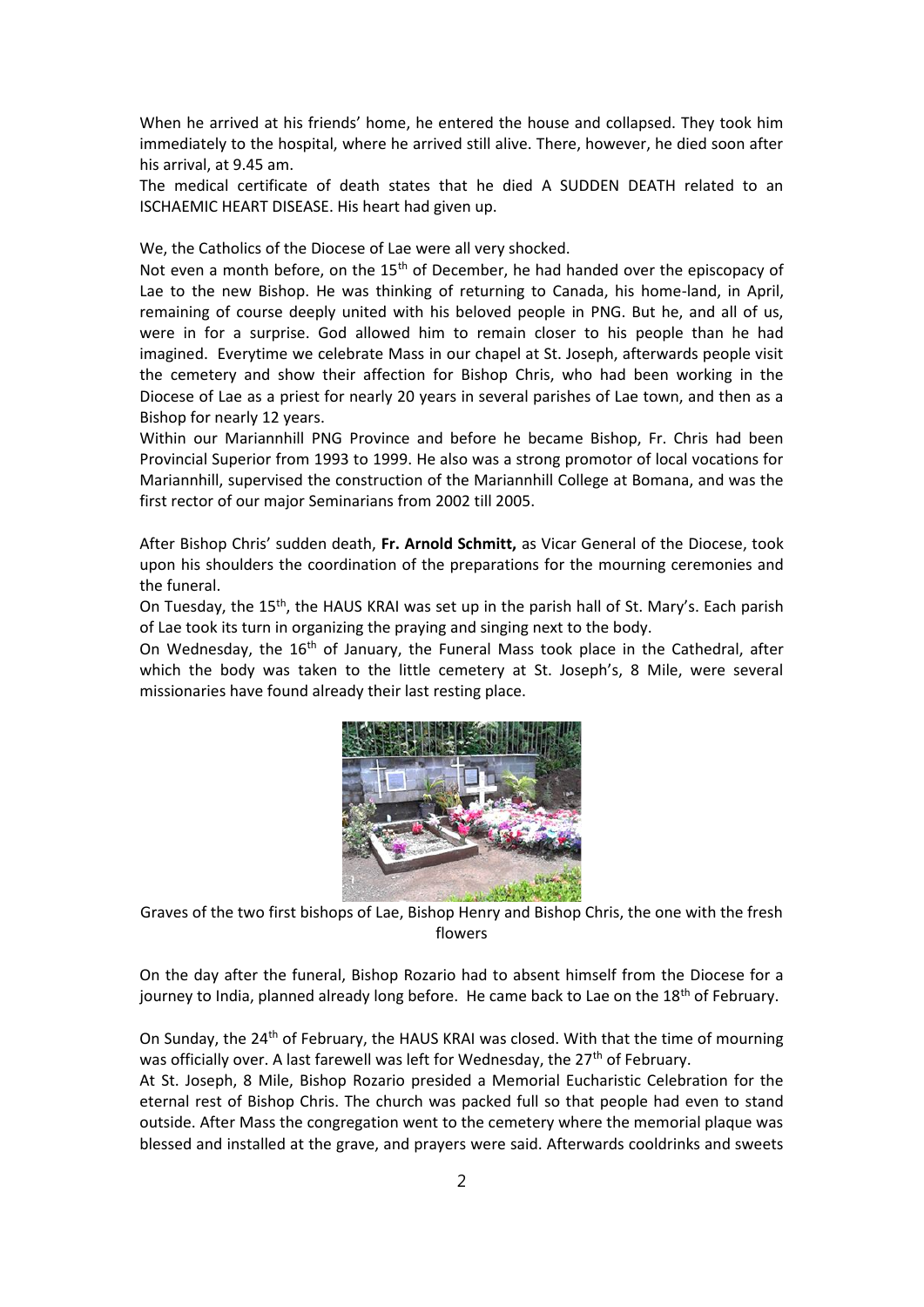were offered.

The text on Bishop Chris' memorial plaque reads as follows:



Another significant farewell took place in Lae also on the 24<sup>th</sup> of February.

The diocese, and especially the Bumbu settlement in Lae, said farewell to our much loved and known Sister Gertrude Vavine, member of the Congregation of the Little Sisters of Jesus. This Congregation has as its charism and mission to share the life of the poorest and be a sign of God's love among them.

Sister Gertrude has done so for more than 50 years in the Bumbu settlement in Lae.



Sister Gertrude when she came to Bumbu. The smile never left her. How great a Little Sister can be!

As a young girl and in the outskirts of Port Moresby, she came in contact with the Little Sisters of Jesus, founded in 1939 and inspired by the life of Charles de Foucauld. There she found her vocation, was trained as a nurse for three years and then started her apostolate together with another Sister in Bumbu, Lae.

The many years there and her loving dedication earned her the name of "the bubu (grandmother) of the Bumbu". But the years went on and her weakening health motivated her Superiors to look for a place where the care she had been giving to others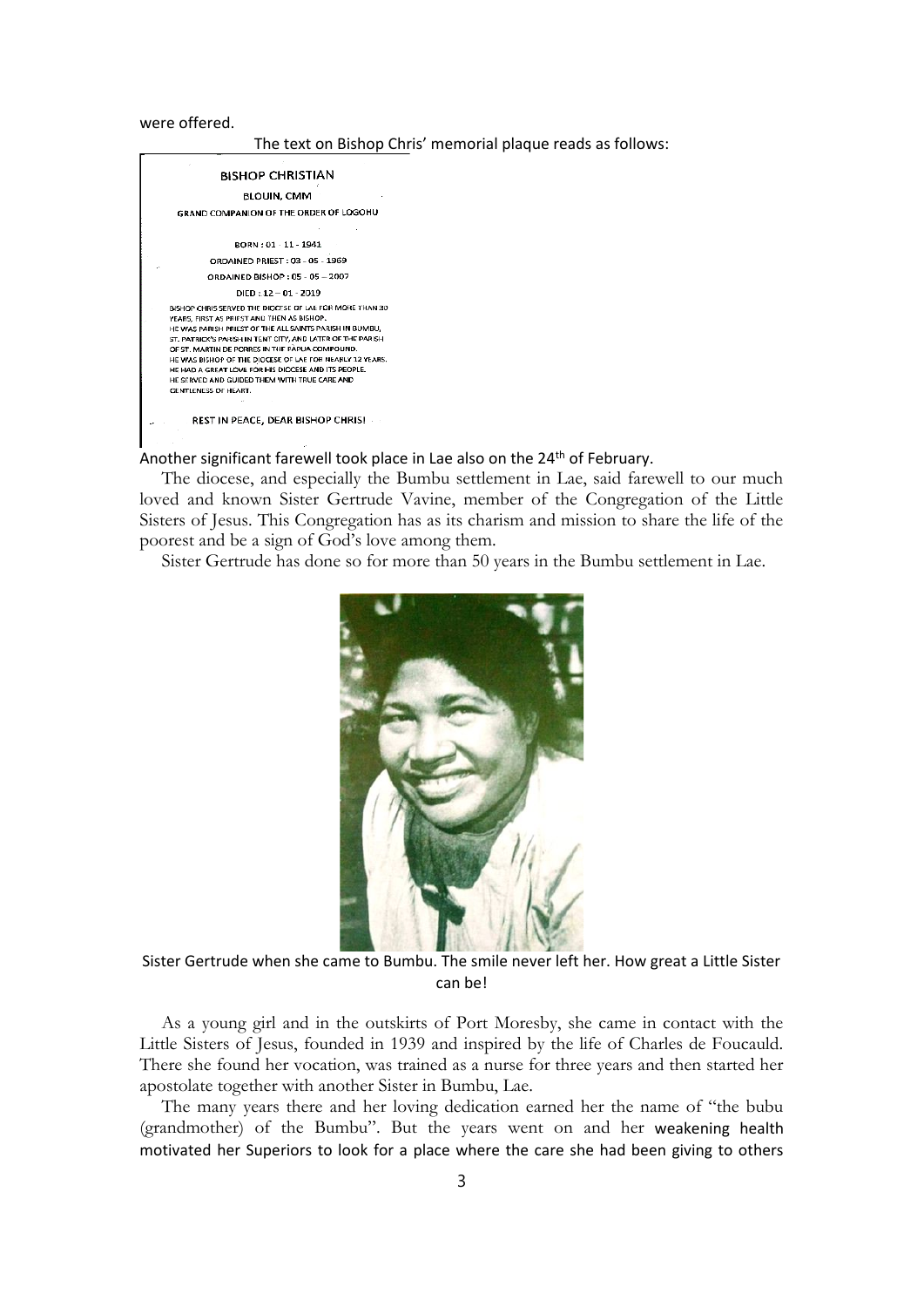during her whole life could be given to her.

Bishop Rozario presided the Eucharistic celebration in which the farewell from the All Saints Parish in Bumbu and from the Diocese took place. The shawl she was given as a present and which the Bishop put around her shoulders symbolized very well the love of the whole of Bumbu embracing her, in answer to her lifelong dedication as a Sister and nurse to the needy.



Sister Gertrude Vivane, honoured in front of the altar in All Saints Parish, Bumbu, Lae

From 25 February till 2 March **Sister Pascal Namadzawo, CPS,** and **Fr. Alfonso Voorn, CMM,** attended the Annual Meeting of Religious Superiors. This year it took place at Alexishafen, near Madang. The topic was "Religious in the  $21<sup>st</sup>$  Century". 46 Congregations and Orders were represented. The "challenges from inside and outside" were viewed, analysed and discussed.

As the conference took place just after the "abuse-summit" in Rome, due reflection was also given to the topic of "right relationships".

Ample time was given to the presentation and discussion of the widespread presence of human trafficking and related abuse of children and vulnerable adults. PNG today is also a source-, transit- and destination country of this kind of criminal activity. In which way can and should Religious Congregations be engaged in the fight against it? Information about what is being done in the Pacific you can find on the website: <www.acrath.org.au>.

With shock and dismay we heard of the crash of the Boeing 737 near Adis Abeba on the 10<sup>th</sup> of March. Our confrere **Fr. George Kageche Mukua** was on board. In the Eucharist we celebrated for his eternal happiness, we sang the song "I have carried you on eagle's wings". Though man-made wings may fail, God's love never fails to carry us through time and eternity. May our confrere George for ever enjoy fullness of life in God's love!

On the 18th of March, our confrere **Fr. Roland Matoyi** took off from Port Moresby's airport flying to Nairobi

to have a well deserved homeleave, preceded by his participation in a Tertianship for members of our Congregation. We wish him a fruitful and enriching Tertianship and a great time with his family!

**Fr. Roland has been appointed our next Regional Superior.** Due to his home-leave,